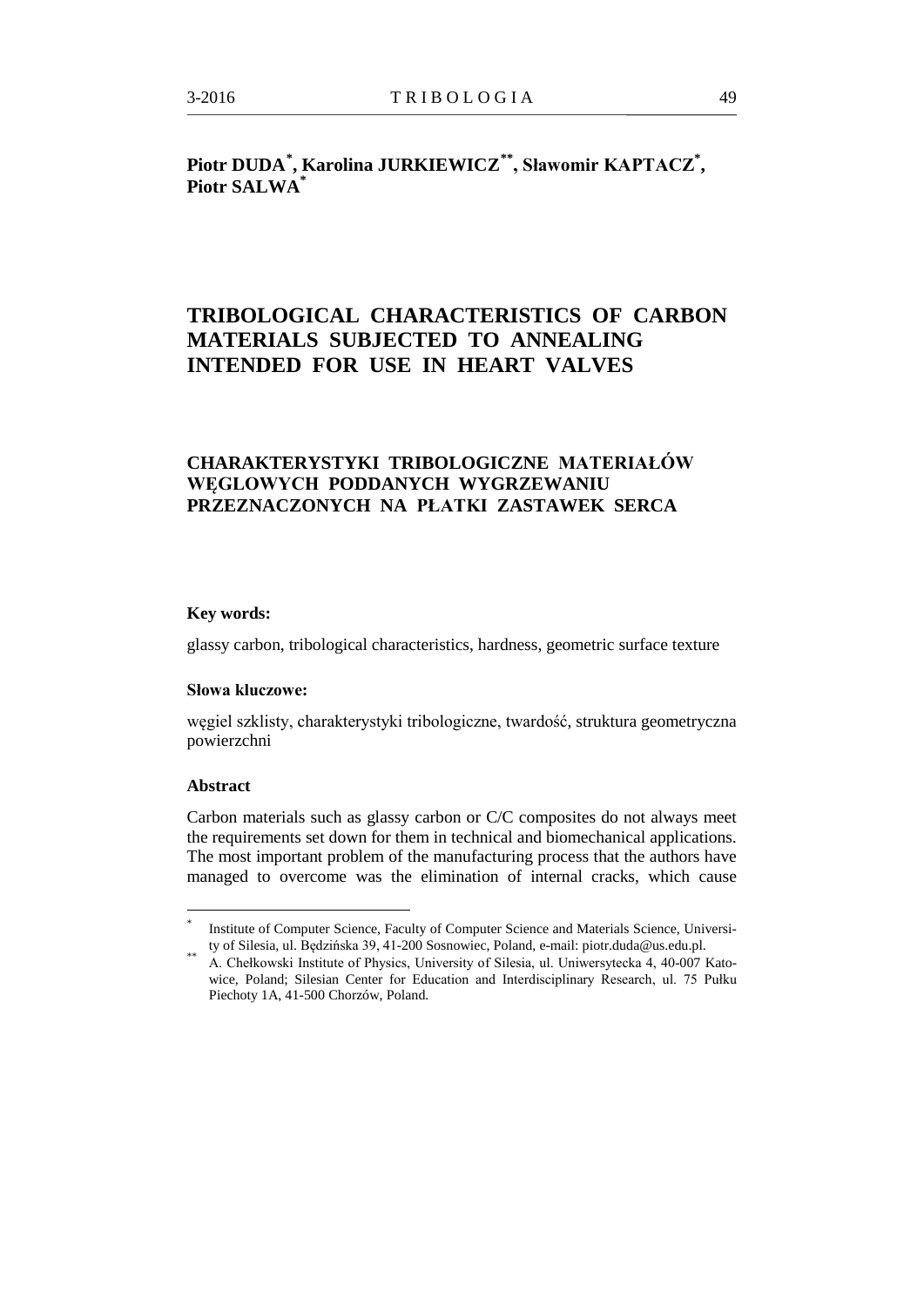splitting, in the finished samples. The resulting uniform research material, due to the extremely sensitive implantation site, must meet the following numerous requirements: have high mechanical and chemical strength, exhibit biotolerance, and have high resistance to tribological wear. The paper presents the results of tribological, stereometric, and micromechanical tests of carbon materials that were annealed in a graphite furnace at temperatures of 1500°C, 2000°C, and 2500°C. In order to analyse tribological characteristics, a methodology for performing tests on the ball-on-disk apparatus (T-01 testing machine) was developed that reflect load conditions prevailing in the real node. The tribological tests of glassy carbon confirmed predictions that the temperature of manufacturing has a big impact on its tribological properties, and a higher temperature of annealing does not always improve the material properties.

#### **INTRODUCTION**

Directed flow and prevention of the backflow of blood from the atria to the ventricles are the important roles that valves play in the human heart **[L. 1]**. Cardiovascular diseases such as atherosclerosis and infarction may also cause pathologies within the work or the construction of heart valves. Damage to the valve leads to the narrowing of outlets or reverse leakage, or regurgitation. However, drug therapy is not always possible or sufficient. When pharmacological treatment is not possible, attempts are made to correct the impaired valve surgically or eventually replace it **[L. 2]**.

Mechanical valves, as compared to valves of biological origin, are characterized by high durability. Their design and the materials from which they are made enable one to estimate their longevity at 30-50 years. For this reason, they are intended for young and middle-aged patients, since they reduce the risk of reoperation in the case of their dysfunction **[L. 3]**. High thrombogenicity, manifested by the formation of blood clots on the implant, is one of the biggest disadvantages of mechanical valves. The tribological cooperation signs of wear are conducive to this phenomenon.

The most commonly used mechanical valves have a monoleaflet or bileaflet construction **[L. 4** and **5]**. Common materials from which the valve leaflets are made are carbon materials, especially pyrolytic carbon and glassy carbon. The task of the Interdepartmental Laboratory of Structural Research at the University of Silesia was to obtain such material for the purposes of cardiac applications. In the initial stage of developing the manufacturing technology, they had to face the problem of high internal stresses, which resulted in the sample cracking. At the present stage, the manufacturing technology is being modified in order to improve the tribological and mechanical properties. The positive effects of annealing that the authors expect to see are a reduction in the friction coefficient and wear intensity as well as a reduction in hardness and the modulus of elasticity as compared to the sample that has not been subjected to the process.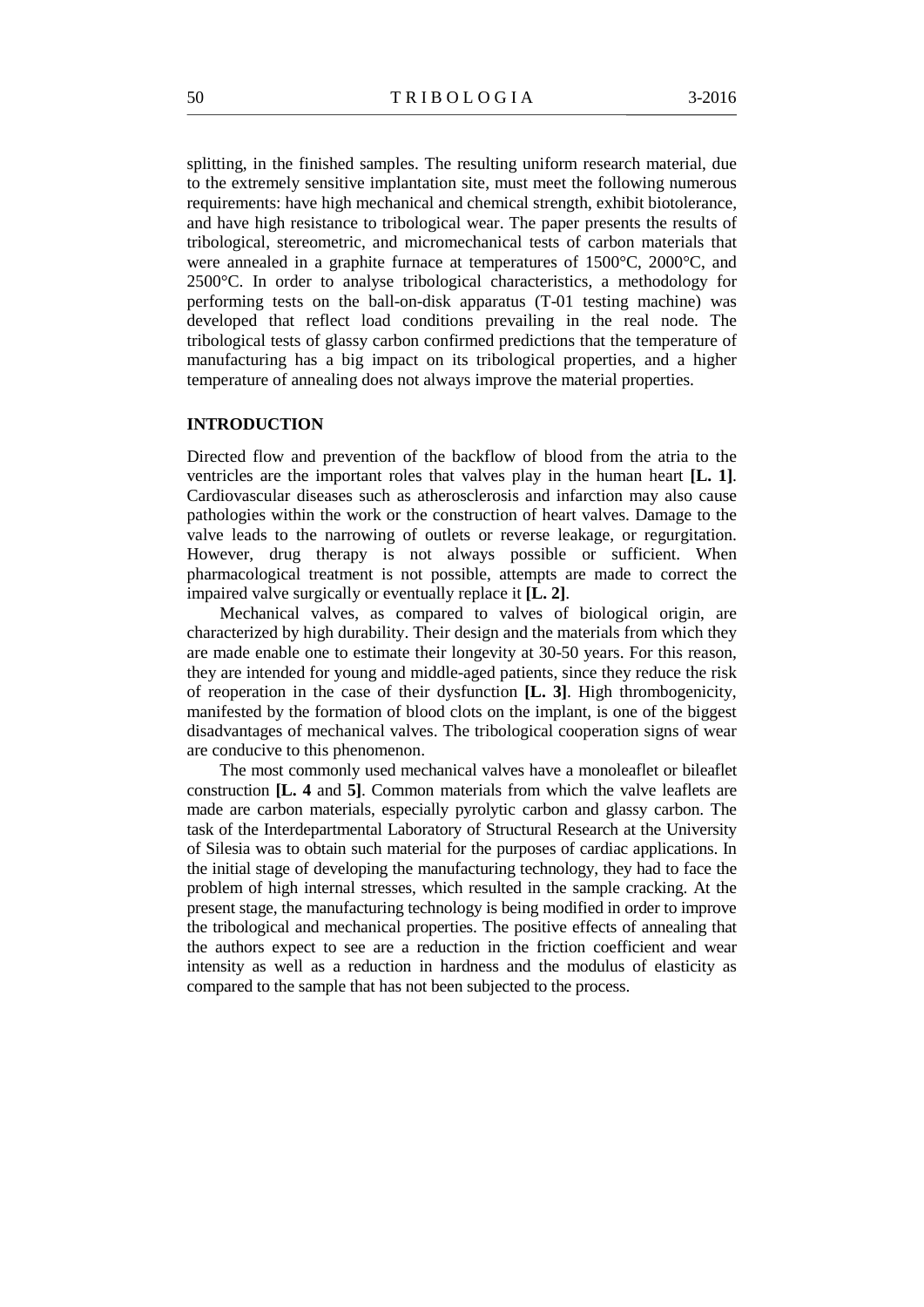### **RESEARCH MATERIAL**

The research material was the shields of glassy carbon obtained with the technologies that have been known and used for several decades **[L. 6–8]**. The test samples were prepared by pyrolysis of a polymer of furfuryl alcohol. The polymerization of furfuryl alcohol (purchased from SAFC, purity  $\geq$  98%) was initiated by adding  $5\%$  (v/v) of 0.1 molar solution of p-toluenesulfonic acid (purchased from Acros Organics, 99% purity) in ethanol. In order to obtain a homogeneous distribution of the catalyst in the precursor, a magnetic stirrer was used. After 30 hours of stirring, the resulting resin was poured into moulds having a diameter of about 30mm and a thickness of about 5 mm. The moulds were then placed in a furnace to cure the cross-linked resin. The drying temperature was raised at a rate of 40°C/24 h to 100°C and 80°C/24 h to a final temperature of 200°C. After removing the moulds, the disks of polymerized resin were pre-polished with sandpaper. The polymer samples thus prepared were annealed in a quartz tube furnace equipped with a temperature controller, under an inert atmosphere of argon. The heating rate was 10°C/h to achieve 200°C, 3°C/h to 700°C, and 5°C/h to achieve a final temperature of 980°C. The final pyrolysis temperature was maintained for 2 hours, and then the samples were cooled to room temperature under a flow of argon. During the thermal decomposition process, there was a large weight loss due to the release of gaseous decomposition products. The average linear shrinkage of the sample thickness was about 20%.

The obtained disks of glassy carbon were divided into four parts. The first part was not subjected to further heat treatment. The other parts were annealed in a graphite furnace at temperatures of 1500°C, 2000°C, and 2500°C, respectively, under a flow of argon. The samples placed in the furnace were covered with carbon black to prevent thermal shocks and cracking of the prepared disks. The heating rate in the high-temperature processing was 4°C/min from room temperature to the desired temperature of pyrolysis with a stage of heating at that temperature for 2 hours. Then the samples were cooled under a flow of argon to room temperature and purified from the remaining carbon black. Next, the samples were labelled with maximum annealing temperatures (980, 1500, 2000, and 2500).

The samples for tribological, stereometric, and hardness tests were prepared using the above technology. The external appearance of the samples after cold mounting is shown in **Fig. 1**. The mounting was performed in order to enable the measurement of hardness, fit the shield size to the handle in the tribotester, and allow for semi-automatic polishing. Various diameters of disks caused by considerable shrinkage at the various stages of the technological process of manufacturing carbon materials could significantly impede multiple measurements. The samples, after tribological tests, were measured using a surface profilometer and microhardness tester, and then for any subsequent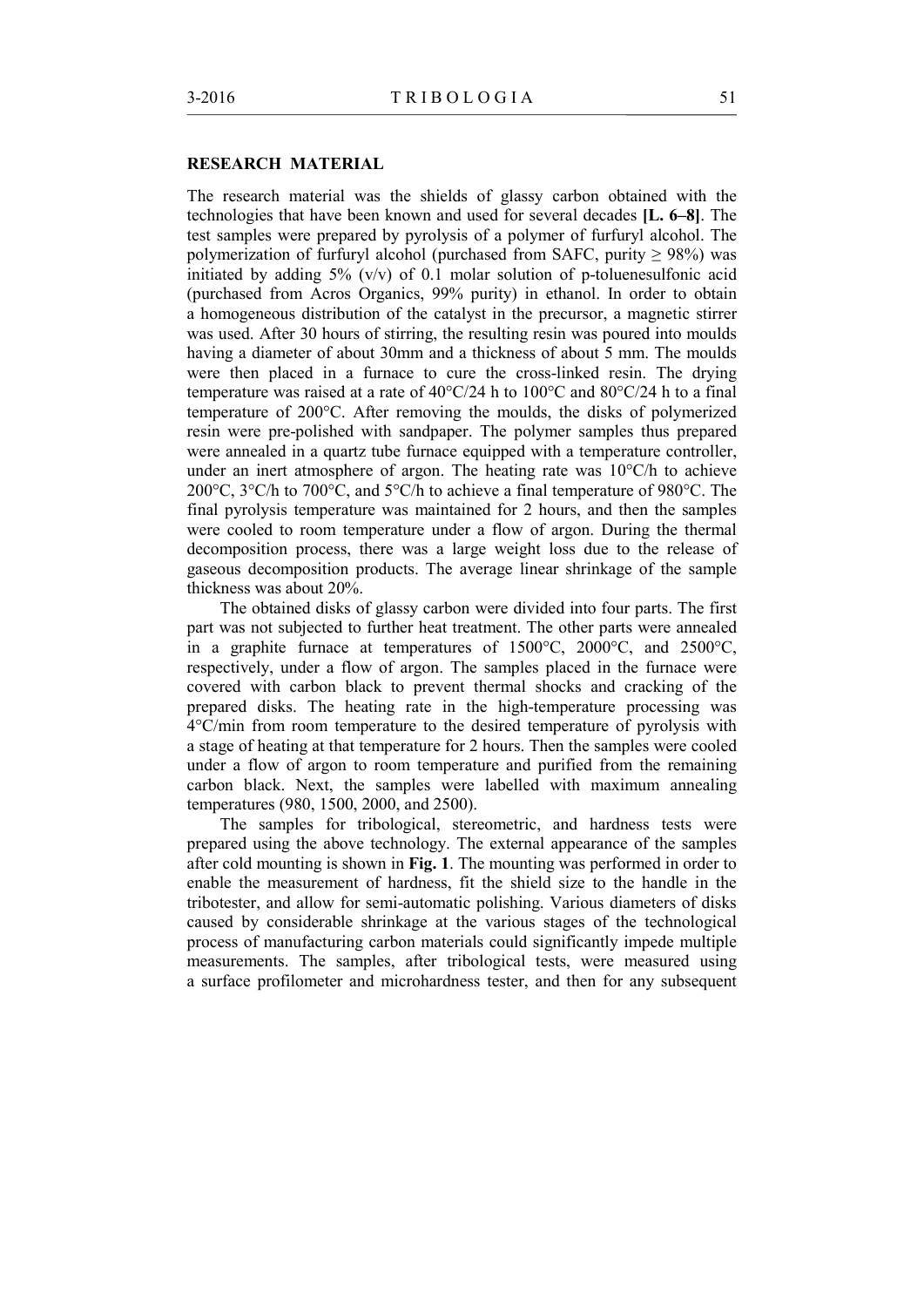repetitions they were polished to remove the surface layer along with the traces of cooperation.



**Fig. 1. The image of exemplary samples before tribological tests** Rys. 1. Zdjęcia przykładowych próbek przed testem tribologicznym

### **RESEARCH METHODOLOGY**

The study of surface geometrical structure (SGS) and the disk wear after tribological tests were determined based on measurements made on Talysurf 3D profilographometer from Taylor Hobson **[L. 9]**. The analysis of results was performed using TalyMap software. For each sample, data were collected from three areas.

Micromechanical properties were determined by means of the Micron-Gamma microhardness tester (micron-Systema Kiev Ukraine) **[L. 10]**. A Berkovich Indenter was used to perform the measurements. The tests were conducted at a speed of loading and unloading of 1N/min to a maximum load of 1N. The presented results are the mean values from a minimum of seven measurements for each sample.

The studies of tribological characteristics were conducted on a T-01 ballon-disk apparatus (from ITeE – PIB) **[L. 11]**. Cooperation of elements of the examined combination took place in conditions of dry friction with the following contact parameters: the speed of rotation of the disk – 72rev/min, load – 5N, radius of the friction path – 6mm, and sliding distance – 4 000m. This value was close to the actual diameter of the cooperation that occurs in artificial heart valves **[L. 12, 13]**. Humidity in the air in the laboratory was maintained in accordance with the recommendations of the VAMAS technical note **[L. 14]** at the level of 50 $\pm$ 10% and at a temperature of 23 $^{\circ}$ C $\pm$ 1 $^{\circ}$ C.

Because the device is not really designed to study small-diameter balls equal to 1 mm, it was equipped with a special handle designed by the authors. Before the measurements, the main loading arm of the device was levelled and balanced. The companions to the test materials in tribological tests were metal balls made of AISI 52100 steel (EN 100Cr6, PN ŁH15, DIN 1.3505) having a diameter of 1mm. All tribological tests were performed at least three times for each variant.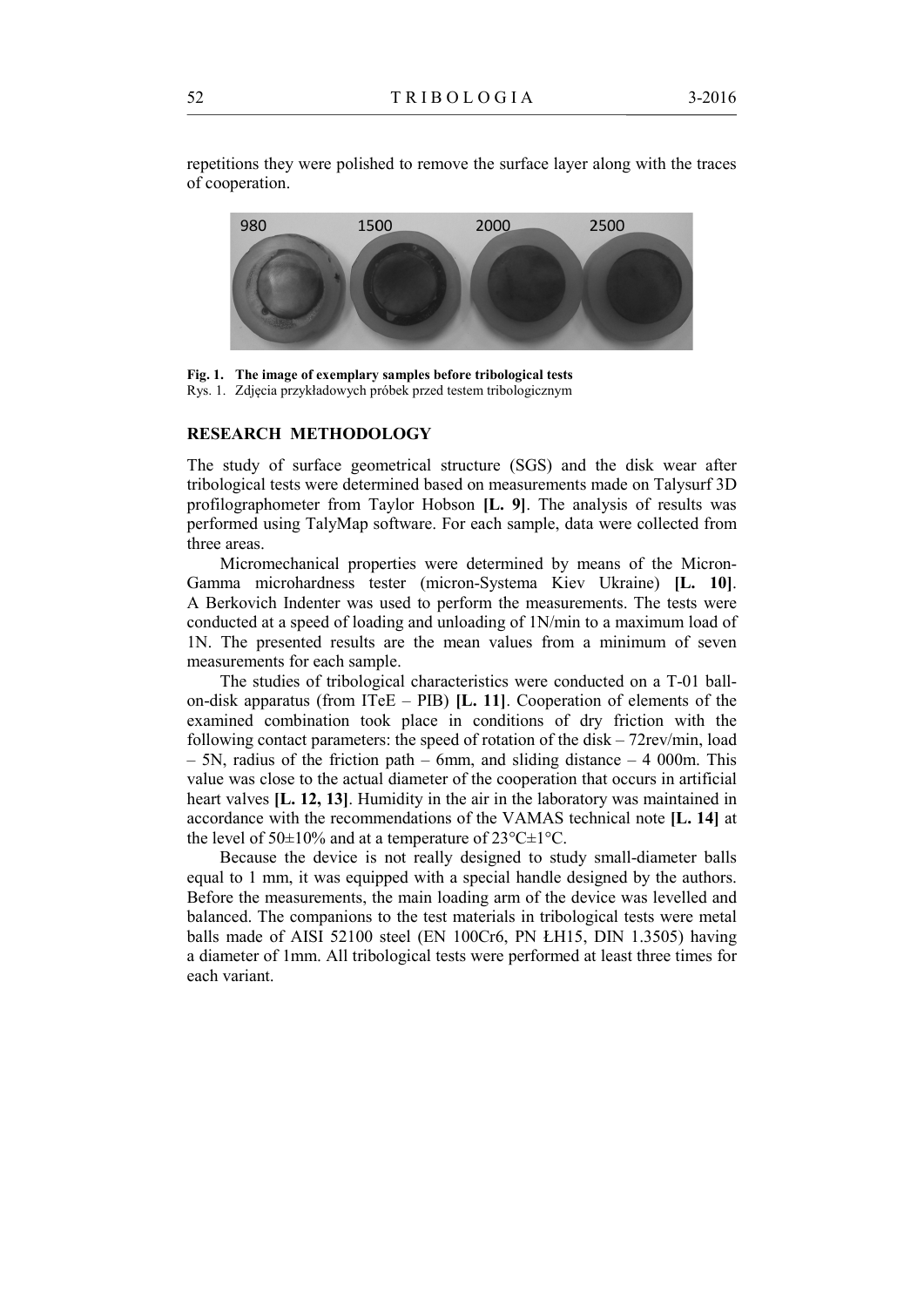#### **RESULTS AND ANALYSIS**

First, the results of the stereometric analysis of the carbon disk surface before and after a tribological test are presented. The values of stereometric parameters of disks were averaged and are presented in the graphs **(Figs. 2a** and **b**, and **Fig. 3)**. The results show similar values of the amplitude of surface geometrical structure (SGS) prior to tribological tests – (arithmetical mean height of the surface (Sa), root mean square height of the surface (Sq), maximum height of peaks (Sp), maximum depth of valleys (Sv), total height (St), ten-point height of surface irregularities (Sz), skewness of height distribution (Ssk), kurtosis of height distribution (Sku)).



**Fig. 2. The parameters of surface geometrical structure** Rys. 2. Parametry struktury geometrycznej powierzchni

The possibility of obtaining multiple repetitions of tribological tests was achieved by polishing the samples after each tribological test. Polishing was continued until all the traces of wear were removed. The most representative of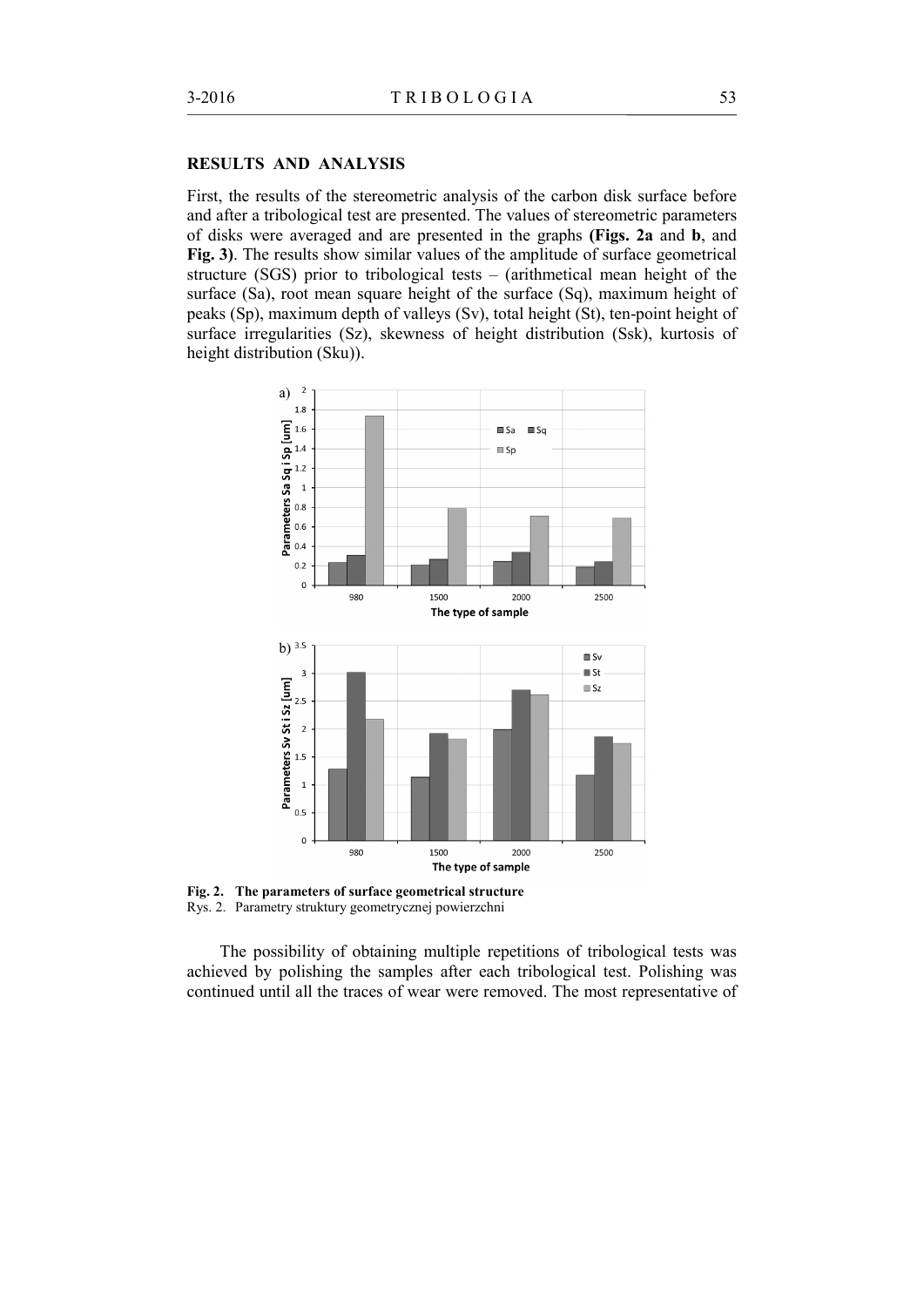the amplitude parameters, namely the arithmetic mean and the root mean square deviation of the height of surface irregularities from the reference plane, do not reveal significant differences between the samples prepared for testing. This demonstrates the proper preparation of the surface for testing. When analysing strongly correlated parameters Sp, Sv, St, and Sz, it can be observed that there are fewer individual peaks on the surface than pits, and the latter ones have a greater impact on the height of irregularities **[L. 15]**.

The analysis of the coefficient of skewness and the concentration of the distribution of ordinates (Ssk and Sku) confirms the observed findings. The negative values of the parameter Ssk and the medium and large values of the parameter Sku indicate a smooth surface with flat peaks, which can pass into a flat surface with dominant small pits. In the case of the sample 980, the positive value of Ssk as well as the small value of Sz and the medium value of Sku indicate a flat surface with only a few peaks. Very similar SGP parameters were obtained in studies aimed at developing the most optimal technology of manufacturing carbon disks **[L. 16]**.

The measurements of the hardness of the carbon materials showed **(Fig. 4)**  that the samples annealed at higher temperatures have slightly lower hardness than the base material that had not been subjected to further annealing (980). The Young's modulus obtained for the samples of glassy carbon in the test series is also significantly lower than that obtained in previous studies **[L. 16]** and fluctuates around 25-30 GPa. The lower values of modulus and hardness as well as a small number of broken carbon disks can suggest a reduction in internal stresses, which occur in the studied materials. As is the case of hardness, there is also a slightly lower modulus for the samples annealed at a temperature higher than 1000°C. The differences in Young's modulus and hardness due to the scatter of results are insignificant.



**Fig. 3. The parameters Ssk and Sku** Rys. 3. Parametry Ssk i Sku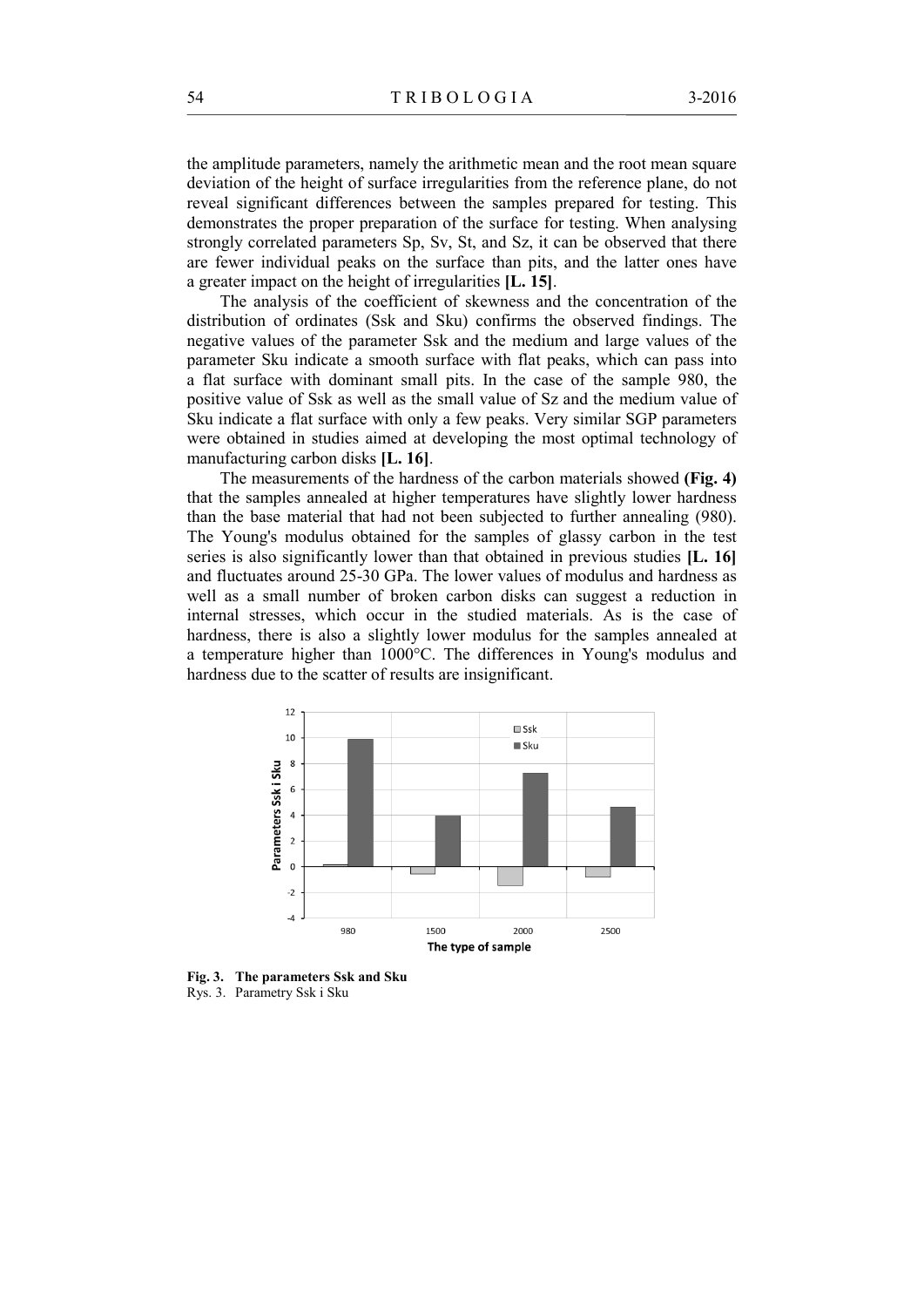

**Fig. 4. Hardness (a), and Young's modulus (b) of carbon materials** Rys. 4. Twardość materiałów węglowych a) i moduł Younga b)

After developing the manufacturing technology optimal in terms of mechanical properties and biocompatibility, it was planned to perform tests on CSM Nano-Tribometer. The allowable test conditions are as follows: the maximum pressure of 1N, the diameter of the balls of 1 mm, the maximum friction diameter of 20mm, and the possibility of continuous recording of the friction force only **[L. 17]**. For this reason, in the analysis of tribological characteristics, the focus was mainly on the determination of the friction coefficient.

The analysed initial friction coefficient was not significantly different **(Fig. 5)**. The mean values of the friction coefficient oscillated around 0.12. Only for the variant 2500, a slightly lower value was observed at a fairly high standard deviation. In contrast, if the friction coefficient is stabilized, there is a significantly lower value for the variants 1500 and 2500 with respect to the samples that were not annealed (980). Here, a correlation was observed between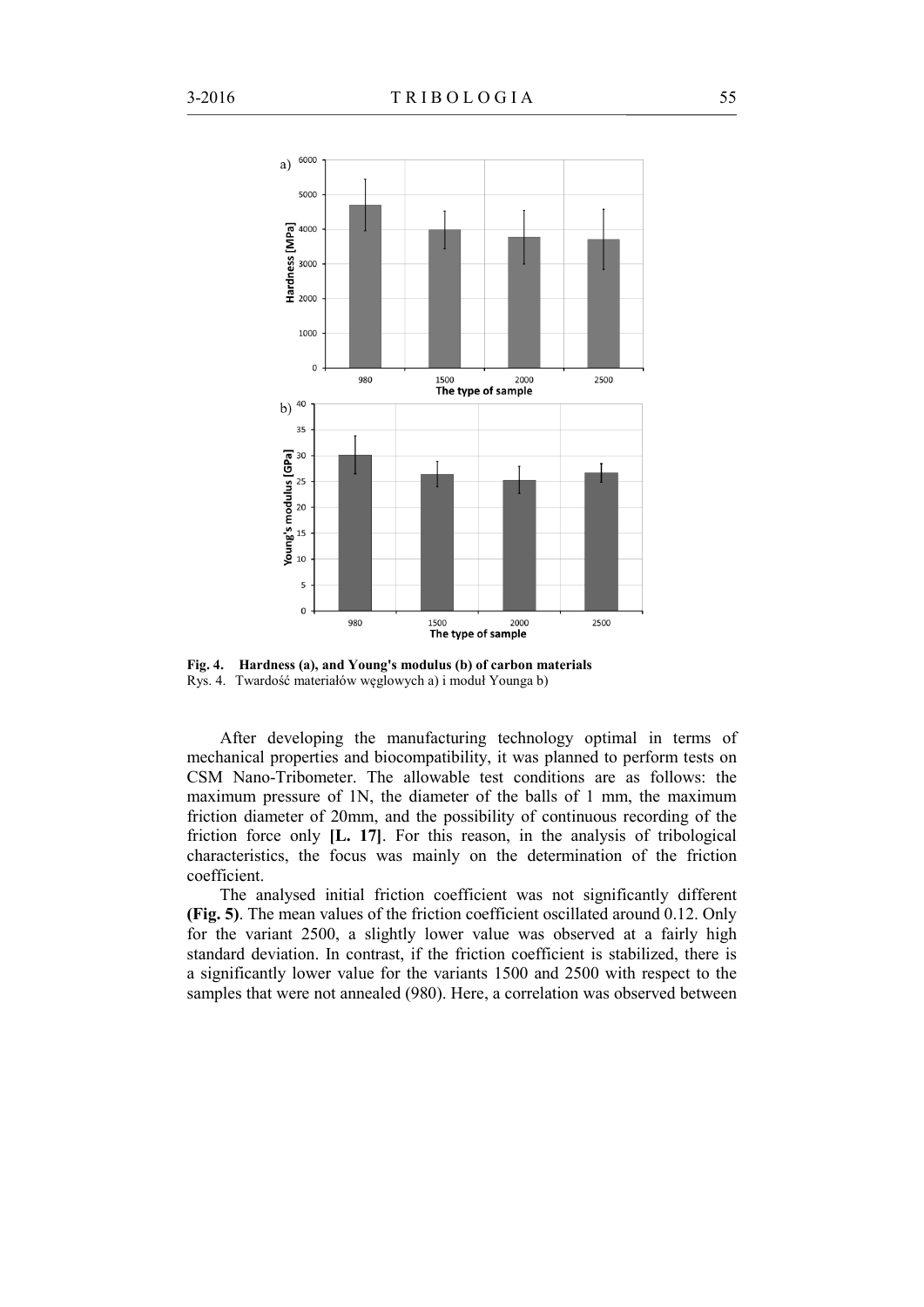hardness, Young's modulus, and the value of the stabilized friction coefficient. A reduction in the hardness of the samples results in a lower value of the friction coefficient. For the annealed samples, there is a lower value of the stabilized friction coefficient compared to the initial one.



**Fig. 5. Initial and stabilized friction coefficient** Rys. 5. Początkowy i ustabilizowany współczynnik tarcia

The graph of the friction coefficient as a function of the sliding distance **(Fig. 6)** confirms an advantageous reduction in the friction coefficient, when compared to the initial values. The most advantageous characteristics are observed for the variant 2500, whose mean friction coefficient decreased during the study and was characterized by the lowest standard deviation.



**Fig. 6. Changes in the friction coefficient as a function of the sliding distance** Rys. 6. Zmiany współczynnika tarcia w funkcji drogi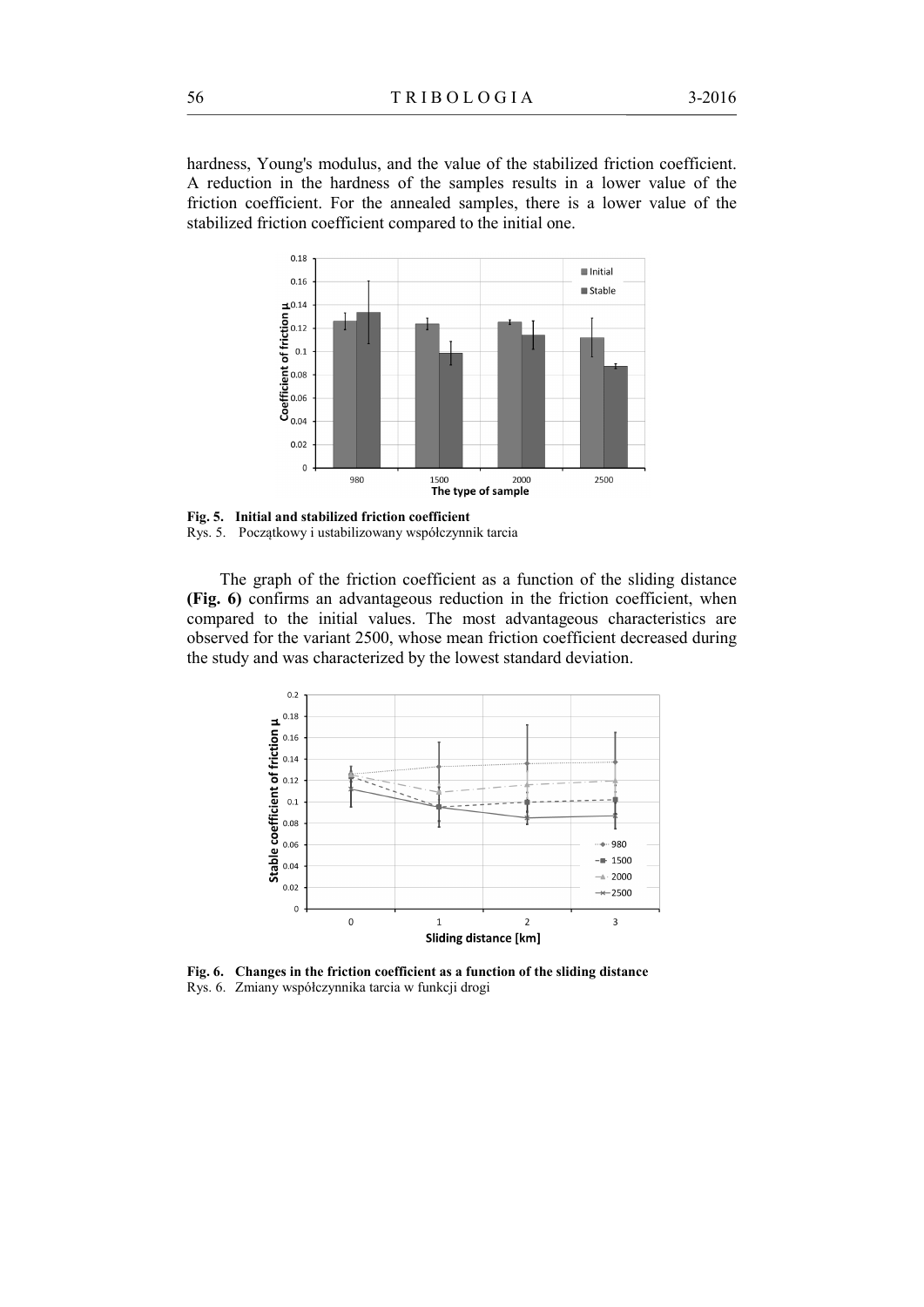The determination of the intensity of the wear of 52100 steel balls was not possible due to the weight loss being too low to register on the test equipment. Since the ball was mounted freely in the handle, it was not possible to specify the wear using microscopic methods either. The linear displacement registered on the ball-on-disk apparatus due to the small depth of wear was burdened with a large measurement error, which was also impeded by the axial run-out of the carbon disks and thermal expansion of the node elements. Profilographometric measurements were used to try to assess the wear. **Fig. 7** shows sample 2D and 3D isometric images of a selected measurement of the sliding interaction for the sample 2500.



**Fig. 7. 2D and 3D isometric image after a sliding interaction** Rys. 7. Obraz warstwicowy i izometryczny 3D po teście tribologicznym



**Fig. 8. Width and depth of the cooperation trace** Rys. 8. Szerokość i głębokość śladu współpracy

The intensity of the wear of the materials was compared by means of two parameters: the width of the cooperation trace and its depth **(Fig. 8)**. When analysing the width of the cooperation trace, no significant differences between the different types of samples were observed. A slightly lower value compared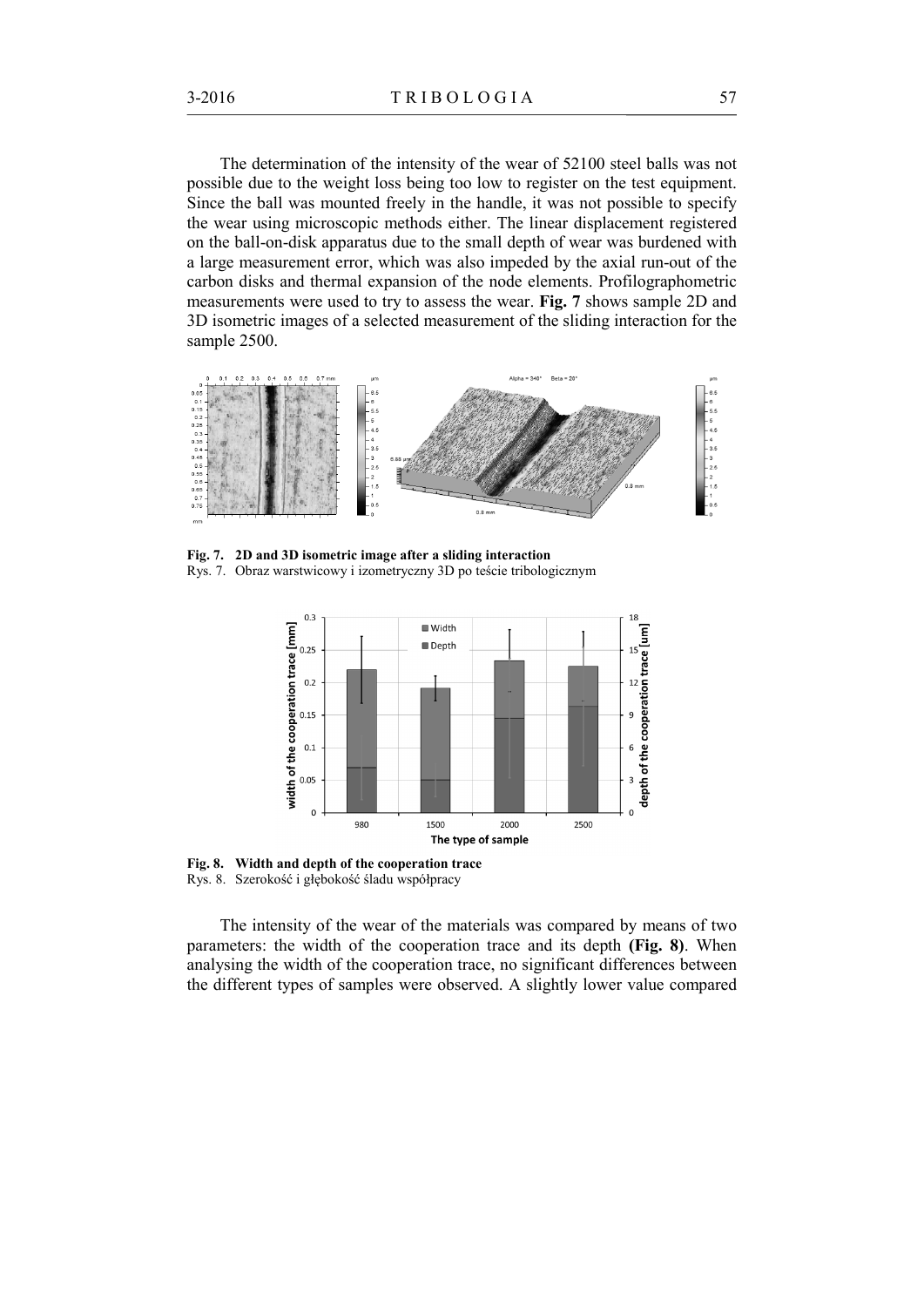to the other types of samples was recorded only for the variant 1500. The differences were noted in the analysis of the depth of the cooperation trace. Deeper cooperation traces were observed in the samples 2000 and 2500, whose values showed a fairly large scatter. The most preferred values were obtained for the variant 1500, which were also the most repeatable.

## **CONCLUSIONS**

When producing glassy carbon using many technologies, in the first sample, there was a problem of cracking due to internal (own) stresses related to the manufacturing process. After solving this problem, one of the next challenges turned out to be the selection of production parameters that would provide the most favourable mechanical properties. Because these materials are assumed to be used in the kinematic components of implants, their tribological properties are essential. The research on carbon materials showed that the introduction of a high temperature annealing process into the manufacturing technology of glassy carbon can help to improve its tribological characteristics.

The study and analysis presented in this paper indicate that the technology of producing glassy carbon by means of annealing to temperatures of 1500, 2000, and 2500°C can result in improved micromechanical and tribological properties. The lower hardness and Young's modulus suggest a reduction in internal stresses **[L. 18–20]**, which may cause cracking and fragmentation of the samples. This effect is particularly undesirable in the finished product. The annealing process significantly decreased the values of the stabilized friction coefficient for the variants 1500 and 2500 and slightly decreased and stabilized the wear intensity for the sample 1500.

#### **REFERENCES**

- 1. Solomon E.P., Berg L.R., Martin D.W.: Biologia wg VII wydania amerykańskiego, Multico Oficyna Wydawnicza, Warszawa 2007.
- 2. Mohhamadi H, Mequanint K.: Prosthetic heart valves: Modeling and Design, Medical Engineering&Physics, 2011 March; 33 (2), s. 131-147.
- 3. Lapeyre D., Siegel R., Scotten L., de Mol B., Dembitsky W.: Phrosthetic heart valves: Difficult to make something simple, The Journal of Thoracic and Cardiovascular Surgery, 2010 June; 139 (6), s. 1371-1373.
- 4. Sun J.C.J., Davidson M.J., Lamy A., Eikelboom J.W.: Antithrombotic management of patients with prosthetic heart valves: current evidence and future trends. Lancet 2009; 374: 565–76.
- 5. Gott V.L., Alejo D.E., Cameron D.E.: Mechanical Heart Valves: 50 Years of Evolution. The Annals of Thoracic Surgery, 2003; 76:S2230–9.
- 6. Fitzer E., Schäfer W.: The effect of crosslinking on the formation of glasslike carbons from thermosetting resins. Carbon 8.3 (1970): 353-364.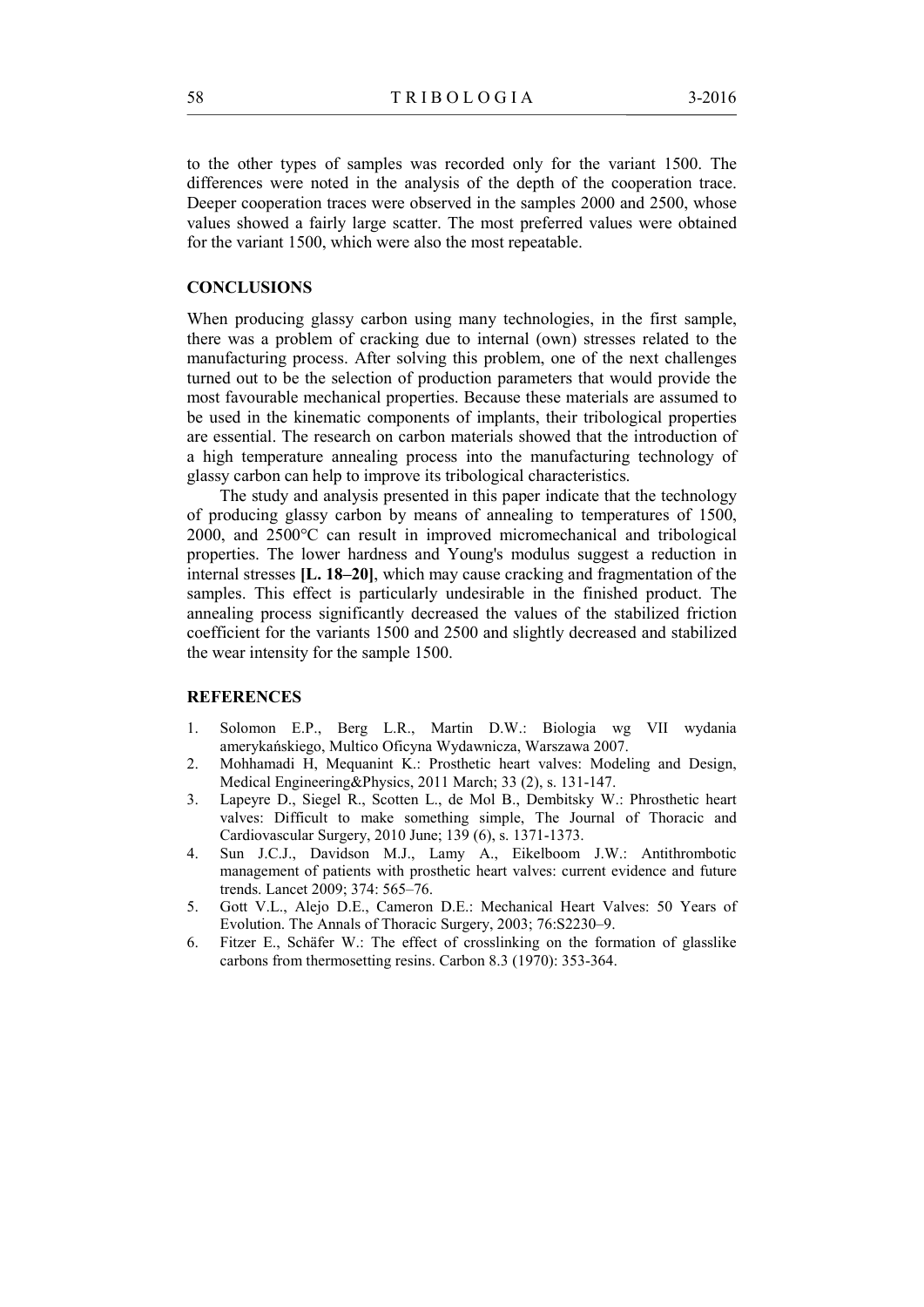- 7. Pesin L.A., Baitinger E.M.: A new structural model of glass-like carbon. Carbon 40.3 (2002): 295-306.
- 8. Lentz C.M., et al.: Synthesis and characterization of glassy carbon nanowires. Journal of Nanomaterials 2011 (2011): 9.
- 9. http://www.taylor-hobson.com/products/surface-profilers.html
- 10. http://nau.edu.ua/en/menu/research/research-projects/indentometr-%E2%80%9 Cmicron-gamma%E2%80%9D.html
- 11. http://www.tribologia.eu /ptt/inst/rad/T-01M.pdf
- 12. Niklewski T. et al.: Jak uniknąć problemu niedopasowania wszczepionej sztucznej zastawki aortalnej? Kardiol Pol 2007; 65: s. 735-739.
- 13. Gąsior Z., Stępińska J.: Postępy w diagnostyce i leczeniu nabytych zastawkowych wad serca. Centrum Medyczne Kształcenia Podyplomowego, Warszawa 2011.
- 14. Piekoszewski W., Tuszyński W., Szczerek M., Wiśniewski M.: Testowanie tarcia i zużycia materiałów ceramicznych i stali w ramach programu VAMAS. Tribologia. 1994, t. 138, s. 716–728.
- 15. Kacalak W., Lipiński D., Tomkowski R.: Podstawy jakościowej oceny stanu powierzchni kształtowanych z wykorzystaniem teorii zbiorów rozmytych. PAK. 2008, vol. 54, 4/2008, s. 180-183.
- 16. Duda P., Jurkiewicz K., Kaptacz S., Szymańska J.: Charakterystyki tribologiczne materiałów węglowych przeznaczonych na płatki zastawek serca. Tribologia. 2014, nr 3, s. 9–18.
- 17. CSM instruments new nano tribometer for friction, wear and adhesion. http://labsoft.pl/wordpress/wp-content/uploads/2013/08/NTR2.pdf
- 18. Xiaoyu Li, Liangbao Jiang, Xiaowen Zhang, Yue Yan: Influence of residual compressive stress on nanoindentation response of ion-exchanged aluminosilicate float glass on air and tin sides. Journal of Non-Crystalline Solids 385, 2014, s. 1–8.
- 19. Cianci E., Coppa A., Foglietti V.: Young's modulus and residual stress of DF PECVD silicon nitride for MEMS free-standing membranes. Microelectronic Engineering, 84, 2007, s. 1296–1299.
- 20. Bouaouina B., Besnard A., Abaidia S.E., Haid F.: Residual stress, mechanical and microstructure properties of multilayer Mo2N/CrN coating produced by R.F Magnetron diskharge. Applied Surface Science, 2016, s. 1-5.

#### **Streszczenie**

**Materiały węglowe typu węgiel szklisty lub kompozyt C/C nie zawsze spełniają wymagania im stawiane w zastosowaniach technicznych i biomechanicznych. Najistotniejszym problemem procesu wytwarzania, który udało się autorom pokonać było wyeliminowanie pęknięć wewnętrznych w gotowych próbkach powodujących ich podzielenie. Uzyskany jednolity materiał badawczy ze względu na niezwykle newralgiczne miejsce wszczepienia musi spełniać liczne wymagania: wykazywać wysoką wytrzymałość mechaniczną i chemiczną, biotolerancję oraz wysoką odporność na zużycie tribologiczne. W pracy przedstawiono wyniki badań tribologicznych, stereometrycznych i mikromechanicznych materiałów węglowych, które zostały**